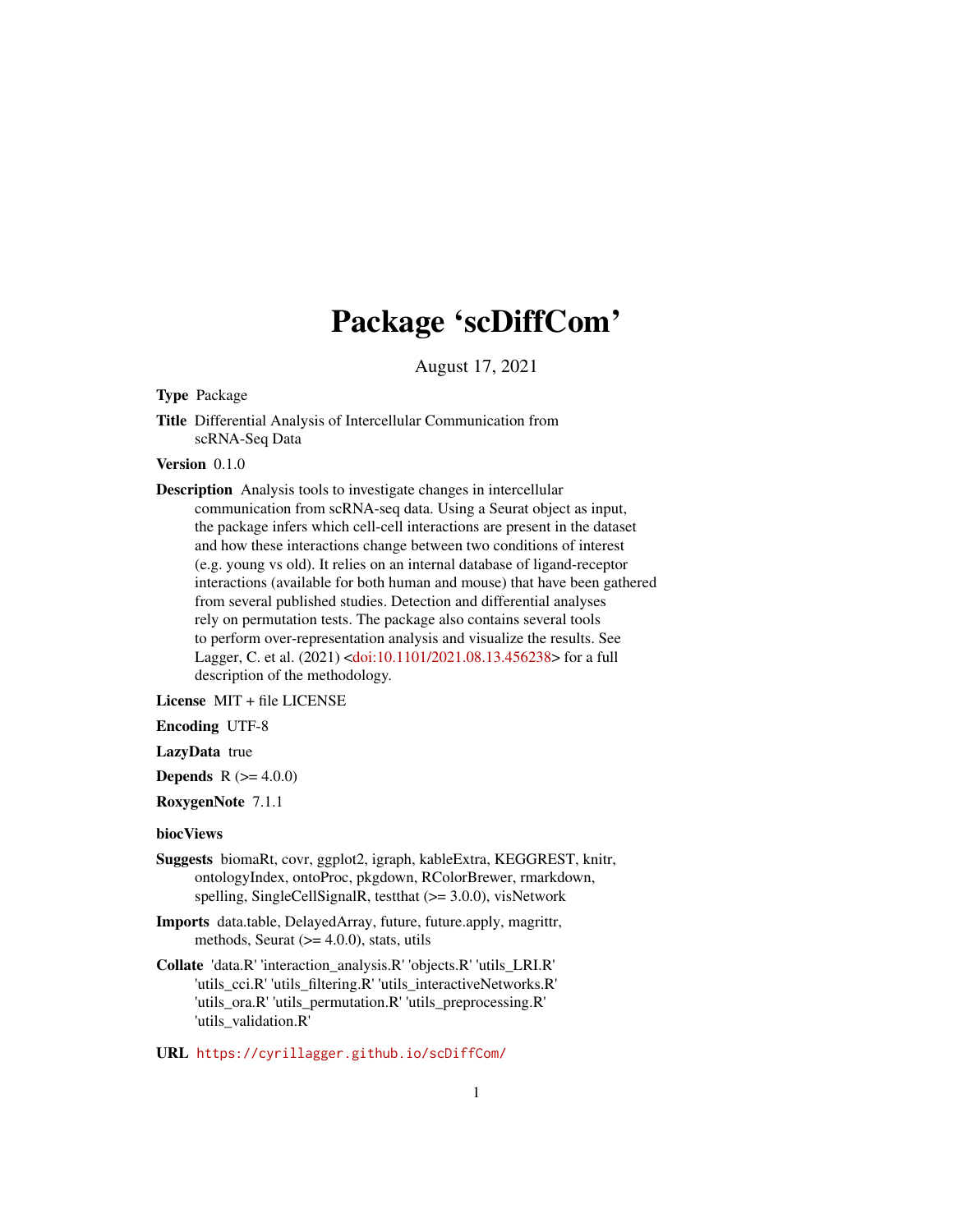Language en-US Config/testthat/edition 3 NeedsCompilation no Author Cyril Lagger [aut, cre] (<<https://orcid.org/0000-0003-1701-6896>>), Eugen Ursu [aut], Anais Equey [ctb] Maintainer Cyril Lagger <lagger.cyril@gmail.com> Repository CRAN Date/Publication 2021-08-17 07:20:05 UTC

## R topics documented:

|  | $\overline{4}$ |
|--|----------------|
|  | $\sqrt{5}$     |
|  | - 6            |
|  | - 6            |
|  |                |
|  |                |
|  |                |
|  |                |
|  |                |
|  |                |
|  |                |
|  |                |
|  |                |
|  |                |

#### **Index** [17](#page-16-0)

BuildNetwork *Display cell-type to cell-type interactive networks*

## Description

Create and plot an interactive network that summarize how cell-types and their interactions are over-represented.

## Usage

```
BuildNetwork(
 object,
  network_type = c("ORA_network"),
  layout_type = c("bipartite", "conventional"),
  abbreviation_table = NULL
```
<span id="page-1-0"></span>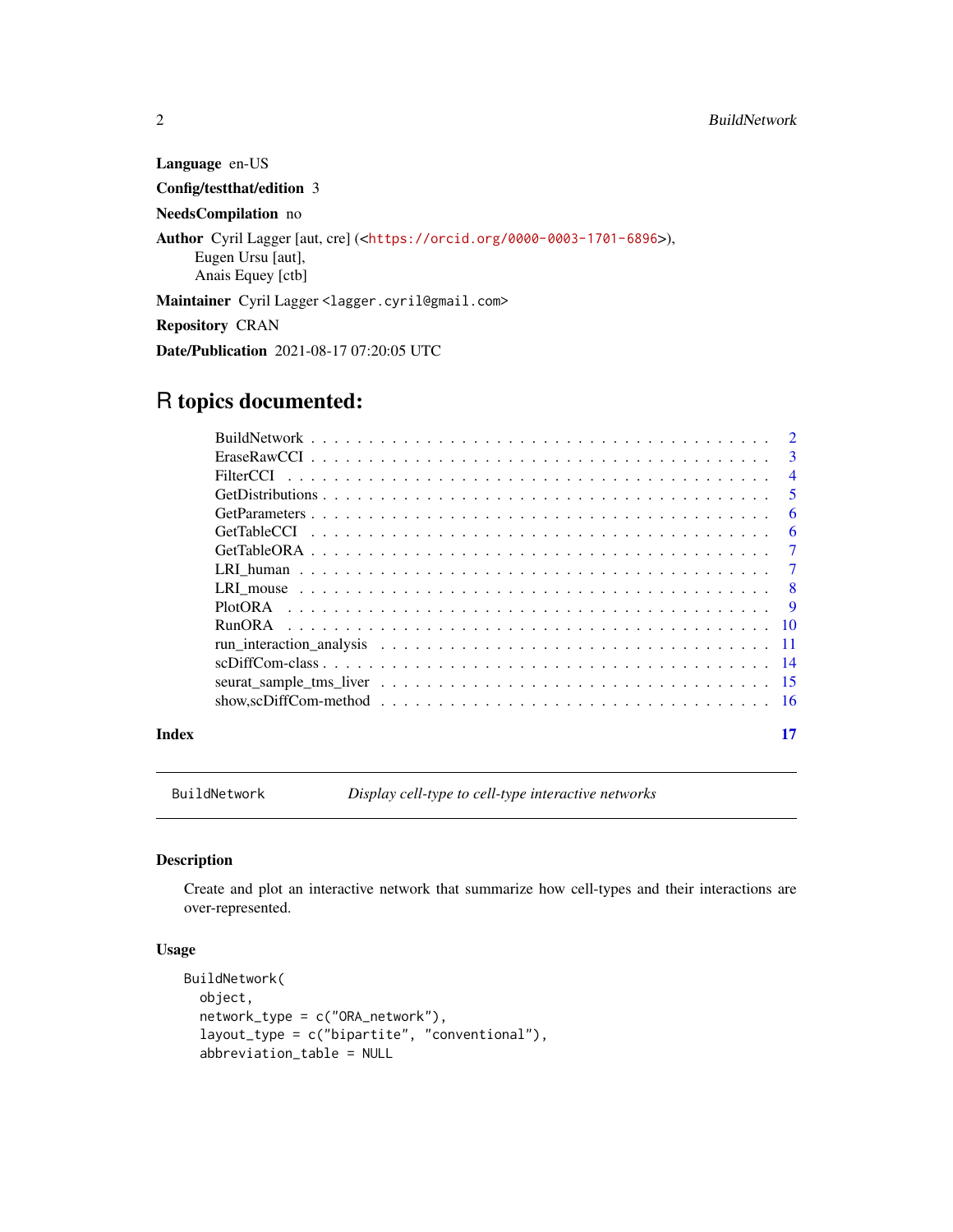## <span id="page-2-0"></span>EraseRawCCI 3

 $\mathcal{L}$ 

```
## S4 method for signature 'scDiffCom'
BuildNetwork(
  object,
  network_type = c("ORA_network"),
  layout_type = c("bipartite", "conventional"),
  abbreviation_table = NULL
\lambda
```
## Arguments

| object             | scDiffCom object                                                                                                                                                                                                                                                     |  |
|--------------------|----------------------------------------------------------------------------------------------------------------------------------------------------------------------------------------------------------------------------------------------------------------------|--|
| network_type       | Type of network to display. Currently, only ORA_network (default) is supported.                                                                                                                                                                                      |  |
| layout_type        | Layout of the network to display. Can either be "bipartite" (default) or<br>"conventional".                                                                                                                                                                          |  |
| abbreviation_table |                                                                                                                                                                                                                                                                      |  |
|                    | Table with abbreviations for the cell types present in the object. If NULL<br>(default), full names of the cell-types are displayed. Otherwise, it must be a<br>data.frame or data.table with exactly two columns with names ORIGINAL_CELLTYPE<br>and ABBR CELLTYPE. |  |

## Value

A visNetwork object.

<span id="page-2-1"></span>EraseRawCCI *Create a copy of a scDiffCom object without* cci\_table\_raw

## Description

This function will replace cci\_table\_raw by an empty list. Useful to save space for large datasets. However, after this operation, no filtering can be re-run on the new object, meaning that obtaining results for different filtering parameters will require the perform the full analysis from scratch.

## Usage

```
EraseRawCCI(object)
```
## S4 method for signature 'scDiffCom' EraseRawCCI(object)

#### Arguments

object scDiffCom object

#### Value

A scDiffCom object with an empty list for cci\_table\_raw.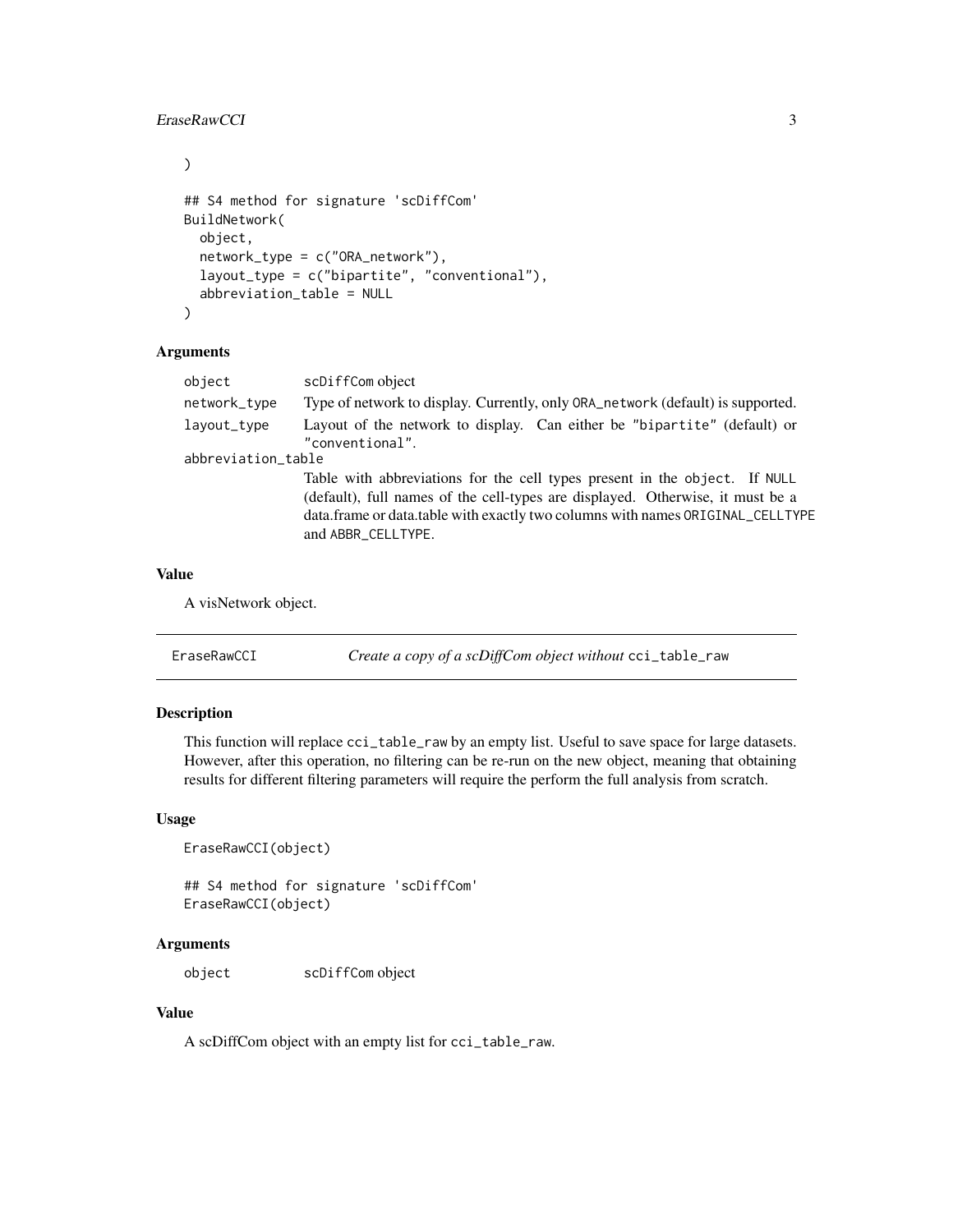## Description

Filtering (and ORA) is performed with new parameter on an existing scDiffCom object. The slots cci\_table\_detected and ora\_table are updated accordingly.

## Usage

```
FilterCCI(
  object,
  new_threshold_quantile_score = NULL,
  new_threshold_p_value_specificity = NULL,
  new_threshold_p_value_de = NULL,
  new_threshold_logfc = NULL,
  skip_ora = FALSE,
  extra_annotations = NULL,
  verbose = TRUE
)
## S4 method for signature 'scDiffCom'
FilterCCI(
  object,
  new_threshold_quantile_score = NULL,
  new_threshold_p_value_specificity = NULL,
  new_threshold_p_value_de = NULL,
  new_threshold_logfc = NULL,
  skip_ora = FALSE,
  extra_annotations = NULL,
  verbose = TRUE
)
```

| object                            | scDiffCom object                                                                                             |  |
|-----------------------------------|--------------------------------------------------------------------------------------------------------------|--|
| new_threshold_quantile_score      |                                                                                                              |  |
|                                   | New threshold value to update threshold_quantile_score. If NULL (default),<br>the value is not updated.      |  |
| new_threshold_p_value_specificity |                                                                                                              |  |
|                                   | New threshold value to update threshold_p_value_specificity. If NULL<br>(default), the value is not updated. |  |
| new_threshold_p_value_de          |                                                                                                              |  |
|                                   | New threshold value to update threshold_p_value_de. If NULL (default), the<br>value is not updated.          |  |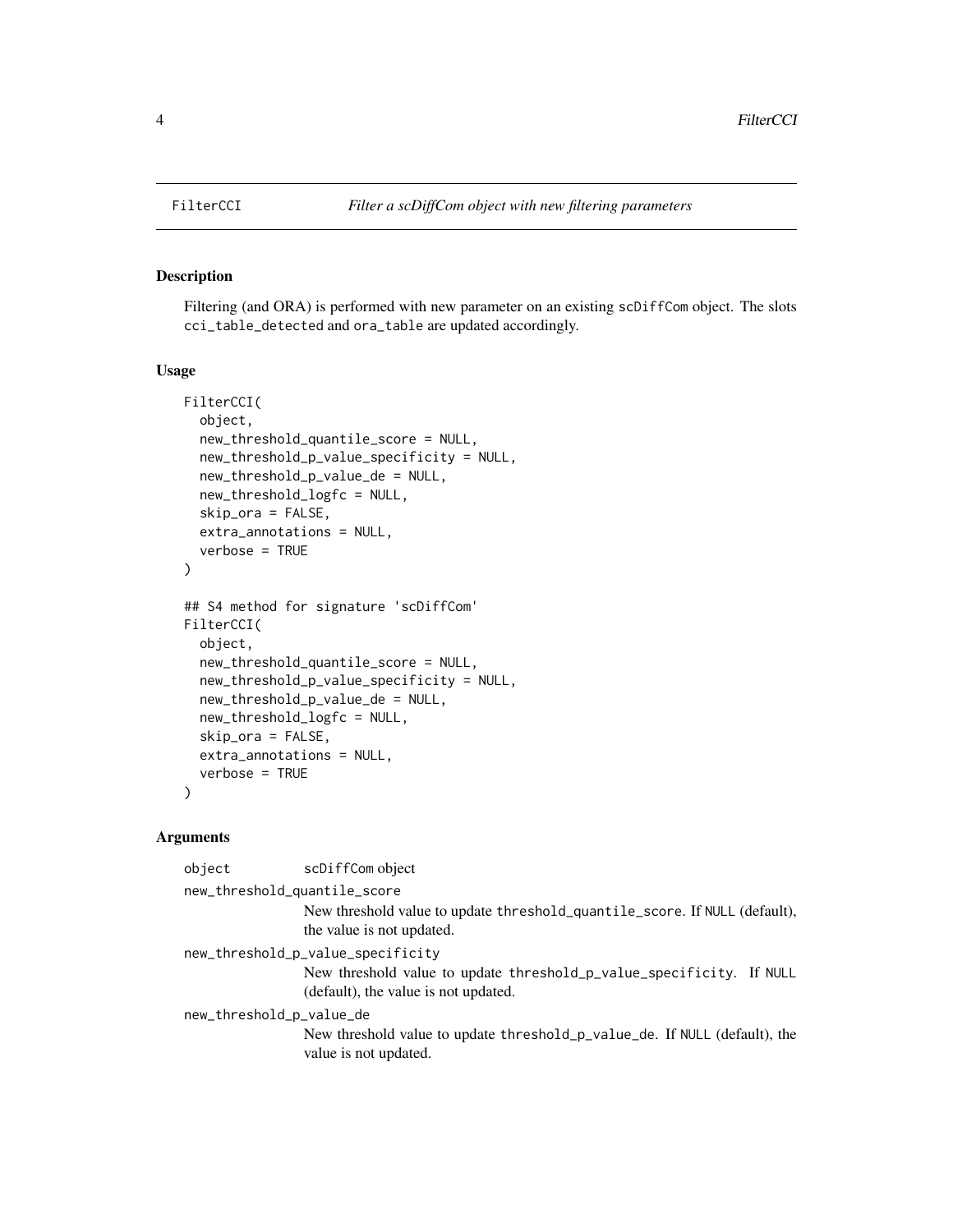## <span id="page-4-0"></span>GetDistributions 5

| new_threshold_logfc |                                                                                                                                                                                                                                                    |  |
|---------------------|----------------------------------------------------------------------------------------------------------------------------------------------------------------------------------------------------------------------------------------------------|--|
|                     | New threshold value to update threshold_logfc. If NULL (default), the value<br>is not updated.                                                                                                                                                     |  |
| skip_ora            | Default is FALSE. If TRUE, ORA is not performed with the new parameters and<br>ora_table is set to an empty list. May be useful if one wants to quickly test<br>(loop-over) several values of parameters and by-passing the ORA computing<br>time. |  |
| extra_annotations   |                                                                                                                                                                                                                                                    |  |
|                     | Convenience parameter to perform ORA on user-defined non-standard cate-<br>gories. If NULL (default), ORA is performed on standard categories. Otherwise<br>it must be a list of data.tables or data.frames (see Details).                         |  |
| verbose             | If TRUE (default) progress messages are printed.                                                                                                                                                                                                   |  |

#### Details

When FilterCCI is called with new parameters, both cci\_table\_detected and ora\_table are updated. For ORA, a call to RunORA is automatically performed on all standard categories. Additional user-defined ORA categories can be added via the parameter extra\_annotations. The data.frames or data.tables in this list must have exactly two columns that indicates a relationship between values from a standard category (first column) to values of the new category (second column). As a typical example, this [vignette](https://cyrillagger.github.io/scDiffCom/articles/scDiffCom-vignette.html) shows how to perform ORA on cell type families attached to each cell type.

#### Value

A scDiffCom object with updated results in cci\_table\_detected and ora\_table.

GetDistributions *Return the slot* distributions *from a scDiffCom object*

#### Description

Return the slot distributions from a scDiffCom object

#### Usage

```
GetDistributions(object)
```
## S4 method for signature 'scDiffCom' GetDistributions(object)

#### **Arguments**

object scDiffCom object

## Value

List of matrices with the null distributions of each CCI.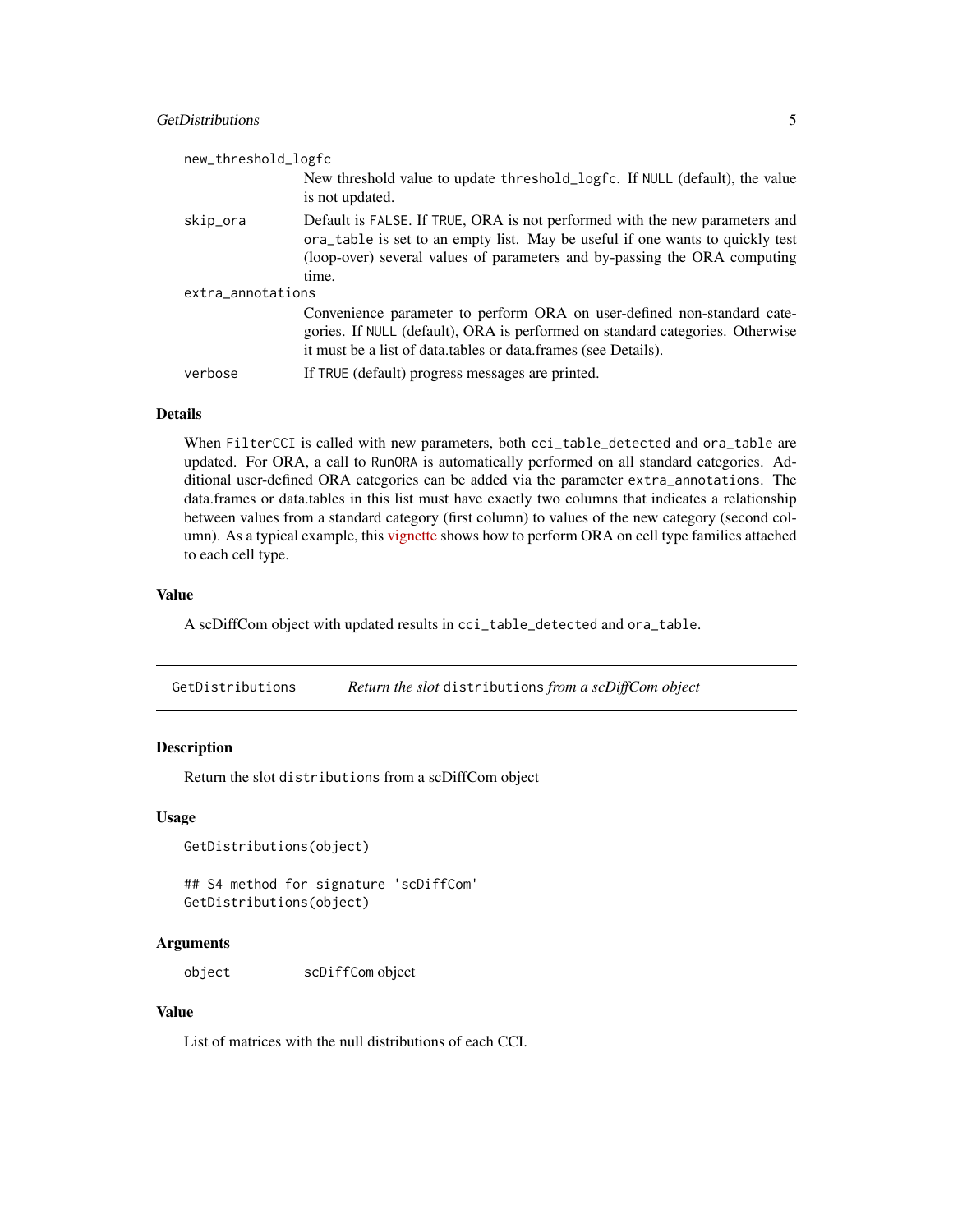<span id="page-5-0"></span>

#### Description

Return the parameters that have been passed to [run\\_interaction\\_analysis](#page-10-1) as well as a few other parameters computed alongside the analysis.

## Usage

GetParameters(object)

## S4 method for signature 'scDiffComBase' GetParameters(object)

## Arguments

object scDiffCom object

#### Value

A list of parameters.

| GetTableCCI | Return (a subset) of the slot cci_table_raw or cci_table_detected |
|-------------|-------------------------------------------------------------------|
|             | from a scDiffCom object                                           |

## Description

Return (a subset) of the slot cci\_table\_raw or cci\_table\_detected from a scDiffCom object

## Usage

```
GetTableCCI(object, type, simplified)
```

```
## S4 method for signature 'scDiffCom'
GetTableCCI(object, type = c("detected", "raw"), simplified = TRUE)
```

| object     | scDiffCom object                                                                         |
|------------|------------------------------------------------------------------------------------------|
| type       | Table to extract information from. Can be either "detected" (default) or "raw".          |
| simplified | If TRUE (default) only the most informative columns of the data table are re-<br>turned. |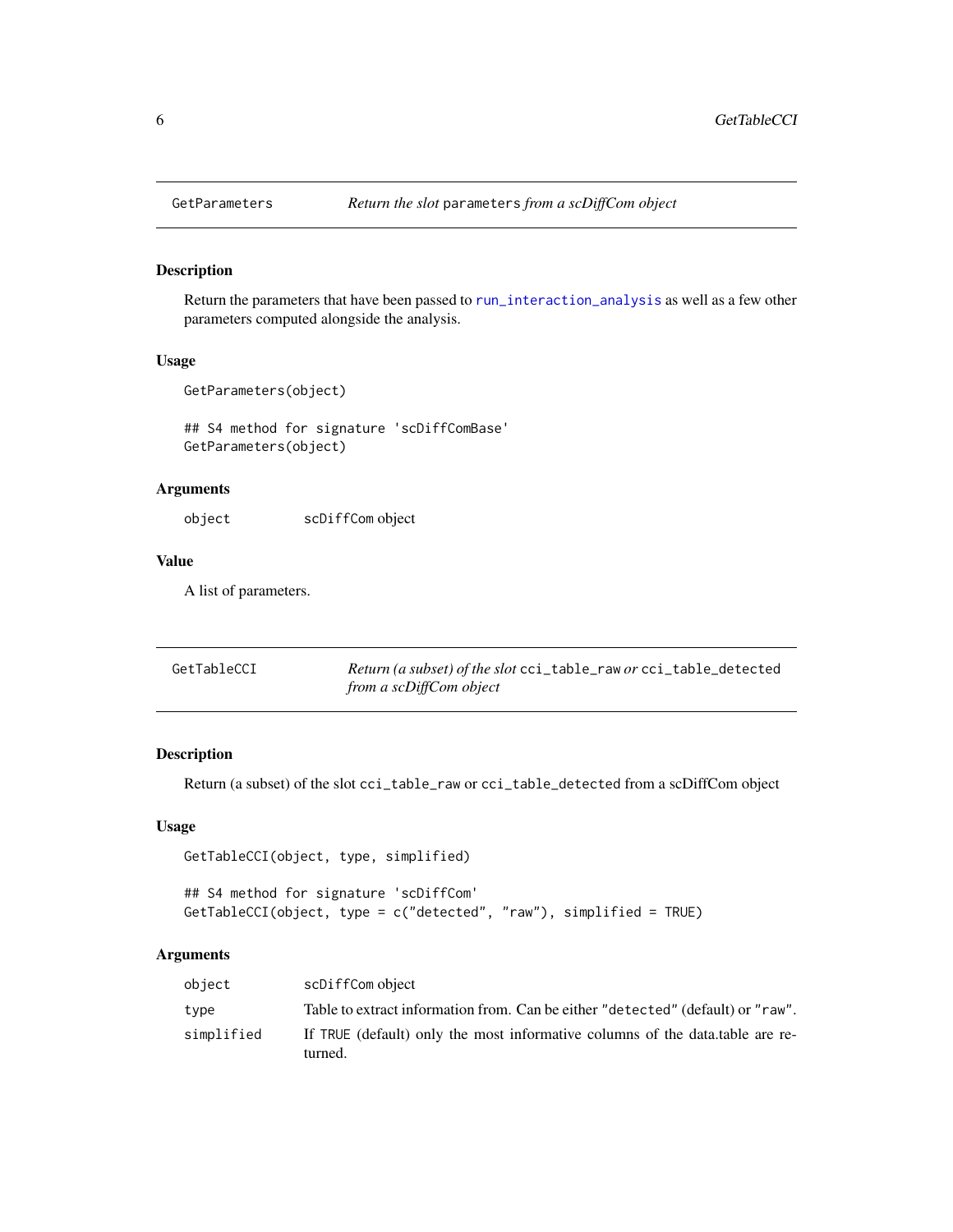## <span id="page-6-0"></span>GetTableORA 7

## Value

A data.table.

GetTableORA *Return some or all ORA tables from the slot* ora\_table *from a scDiffCom object*

## Description

Return some or all ORA tables from the slot ora\_table from a scDiffCom object

## Usage

GetTableORA(object, categories, simplified)

## S4 method for signature 'scDiffCom' GetTableORA(object, categories = "all", simplified = TRUE)

## Arguments

| object     | scDiffCom object                                                                         |
|------------|------------------------------------------------------------------------------------------|
| categories | Names of the ORA categories to return. If "all" (default), returns all of them.          |
| simplified | If TRUE (default) only the most informative columns of the data table are re-<br>turned. |

#### Value

A list of data.tables.

LRI\_human *A collection of human ligand-receptor interactions.*

## Description

This dataset contains a data.table of curated human ligand-receptor interactions as well as related annotations (GO Terms, KEGG Pathways) and metadata.

#### Usage

data(LRI\_human)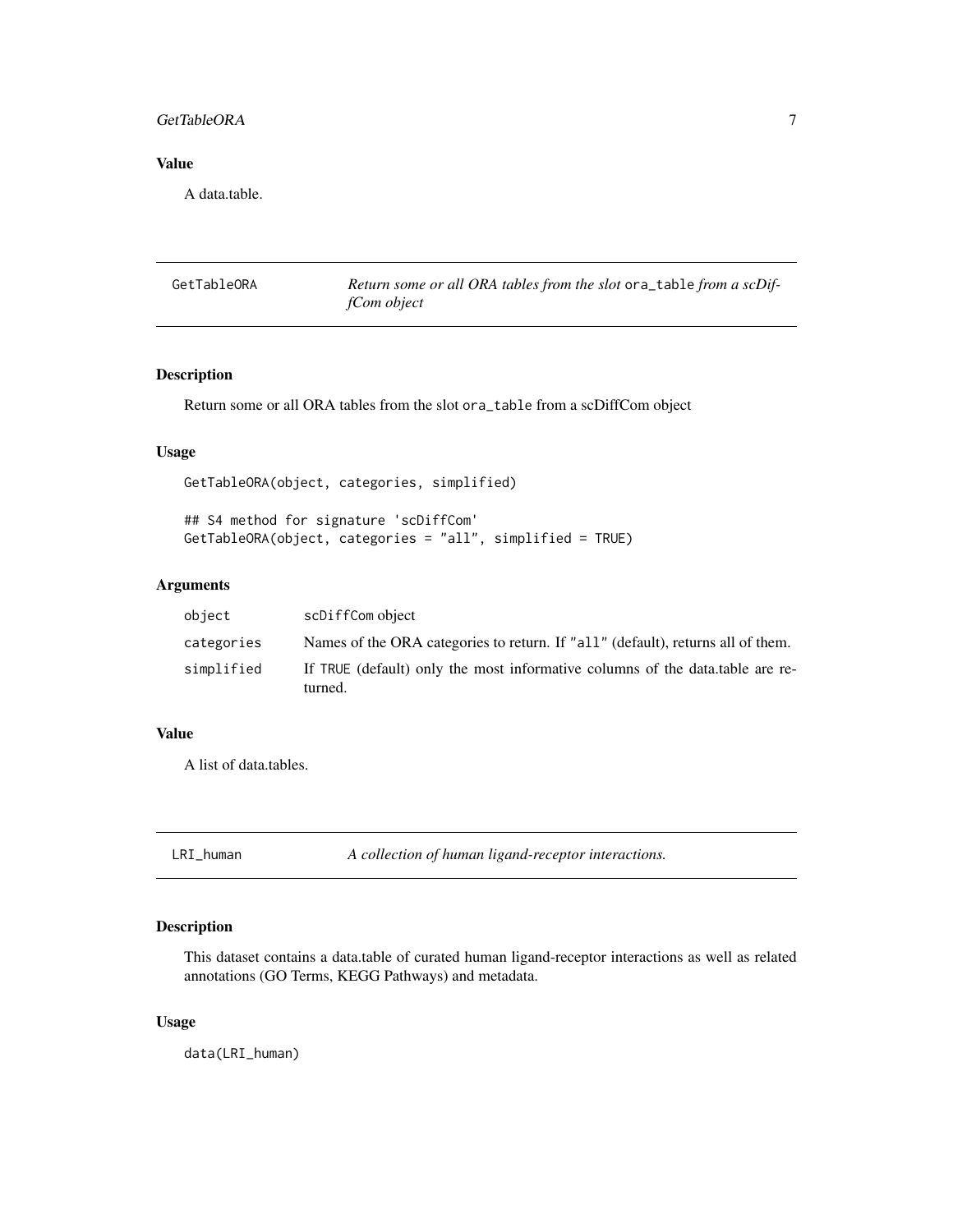#### <span id="page-7-0"></span>Format

A list with the following items:

- 1. LRI\_curated: a data.table of curated LRIs
- 2. LRI\_curated\_GO: a data.table with GO terms attached to curated LRIs
- 3. LRI\_curated\_KEGG: a data.table with KEGG pathways attached to curated LRIs
- 4. LRI\_retrieved\_dates: dates at which data have been retrieved from the eight external databases
- 5. LRI\_retrieved\_from: paths or packages from where data have been retrieved
- 6. LRI\_biomart\_ensembl\_version: version of ensembl used for GO annotation

#### Details

The dataset has been built internally in scDiffCom according to scDiffCom:::build\_LRI(species = "human"). The LRIs have been retrieved from seven databases (see References). Note that only curated LRIs have been kept.

#### References

CellChat [\(PMID: 33597522\)](https://pubmed.ncbi.nlm.nih.gov/33597522/), CellPhoneDB [\(PMID: 32103204\)](https://pubmed.ncbi.nlm.nih.gov/32103204/), CellTalkDB [\(PMID: 33147626\)](https://pubmed.ncbi.nlm.nih.gov/33147626/), connectomeDB2020 [\(PMID: 33024107\)](https://pubmed.ncbi.nlm.nih.gov/33024107/), ICELLNET [\(PMID: 33597528\)](https://pubmed.ncbi.nlm.nih.gov/33597528/), NicheNet [\(PMID: 31819264\)](https://pubmed.ncbi.nlm.nih.gov/31819264/), SingleCellSignalR [\(PMID: 32196115\)](https://pubmed.ncbi.nlm.nih.gov/32196115/)

LRI\_mouse *A collection of mouse ligand-receptor interactions.*

#### **Description**

This dataset contains a data.table of curated mouse ligand-receptor interactions as well as related annotations (GO Terms, KEGG Pathways) and metadata.

#### Usage

data(LRI\_mouse)

#### Format

A list with the following items:

- 1. LRI\_curated: a data.table of curated LRIs
- 2. LRI\_curated\_GO: a data.table with GO terms attached to curated LRI
- 3. LRI\_curated\_KEGG: a data.table with KEGG pathways attached to curated LRIs
- 4. LRI\_retrieved\_dates: dates at which data have been retrieved from the eight external databases
- 5. LRI\_retrieved\_from: paths or packages from where data have been retrieved
- 6. LRI\_biomart\_ensembl\_version: version of ensembl used for GO annotation and orthology conversion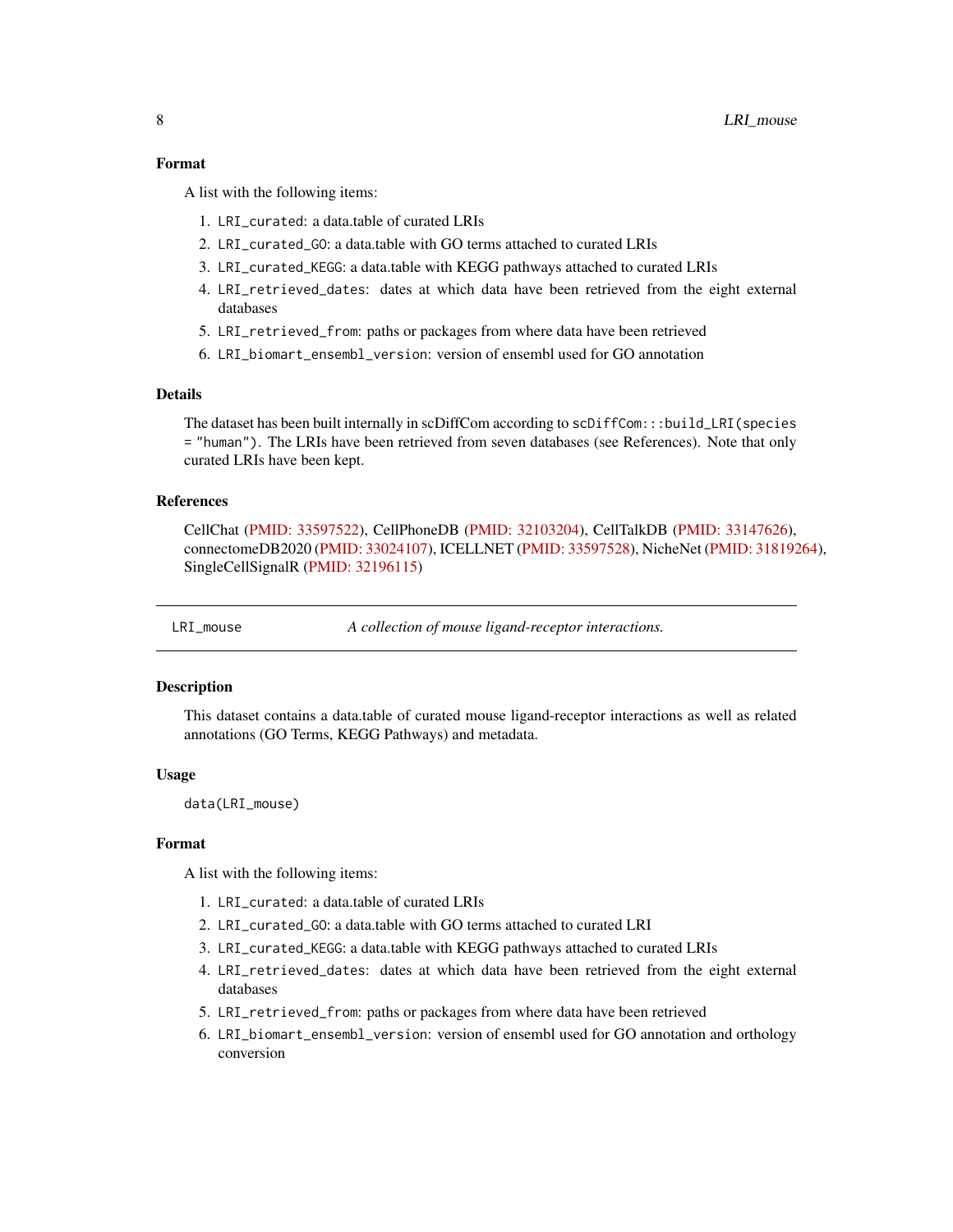#### <span id="page-8-0"></span>PlotORA 99

## Details

The dataset has been built internally in scDiffCom according to scDiffCom:::build\_LRI(species = "mouse"). The LRIs have been retrieved from seven databases (see References). Note that only curated LRIs have been kept.

#### References

CellChat [\(PMID: 33597522\)](https://pubmed.ncbi.nlm.nih.gov/33597522/), CellPhoneDB [\(PMID: 32103204\)](https://pubmed.ncbi.nlm.nih.gov/32103204/), CellTalkDB [\(PMID: 33147626\)](https://pubmed.ncbi.nlm.nih.gov/33147626/), connectomeDB2020 [\(PMID: 33024107\)](https://pubmed.ncbi.nlm.nih.gov/33024107/), ICELLNET [\(PMID: 33597528\)](https://pubmed.ncbi.nlm.nih.gov/33597528/), NicheNet [\(PMID: 31819264\)](https://pubmed.ncbi.nlm.nih.gov/31819264/), SingleCellSignalR [\(PMID: 32196115\)](https://pubmed.ncbi.nlm.nih.gov/32196115/)

PlotORA *Display top over-represented keywords from a category of interest*

## Description

Plot a graph that shows the top over-represented terms of a given category for a given regulation. Terms are ordered by their ORA scores, computed from their odds ratios and adjusted p-values.

#### Usage

```
PlotORA(
 object,
  category,
  regulation = c("UP", "DOWN", "FLAT"),
 max_terms_show = 20,
 GO_aspect = c("biological_process", "molecular_function", "cellular_component"),
 OR_threshold = 1,
 bh_p_value_threshold = 0.05
\mathcal{L}## S4 method for signature 'scDiffCom'
PlotORA(
  object,
  category,
  regulation = c("UP", "DOWN", "FLAT"),
 max_terms_show = 20,
 GO_aspect = c("biological_process", "molecular_function", "cellular_component"),
 OR_threshold = 1,
 bh_p_value_threshold = 0.05
\lambda
```

| object   | scDiffCom object                                                                          |
|----------|-------------------------------------------------------------------------------------------|
| category | ORA category to display. Must be the name of one of the category present in<br>ora table. |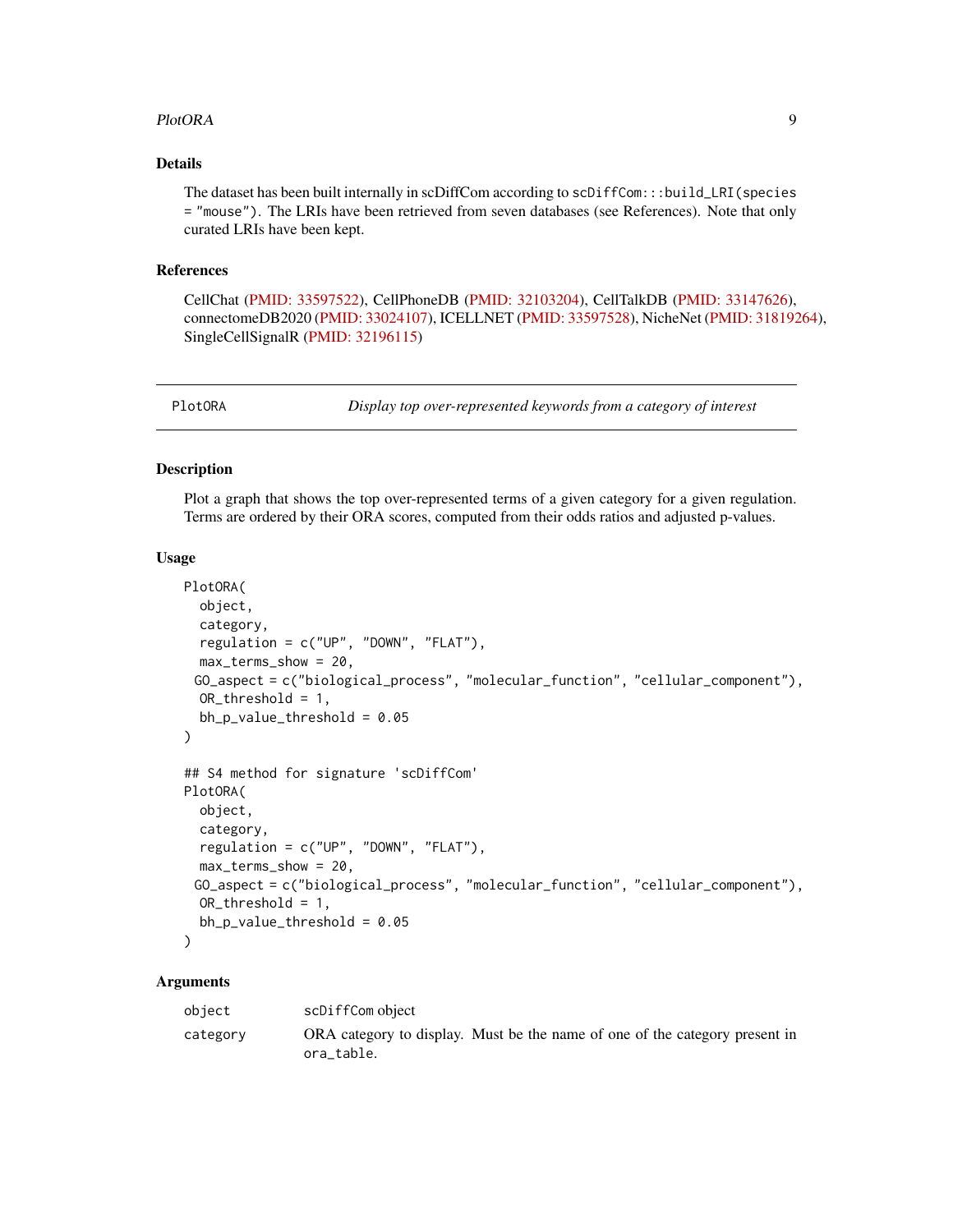<span id="page-9-0"></span>

| regulation           | ORA regulation to display. Can be either UP (default), DOWN or FLAT.                                                                                     |
|----------------------|----------------------------------------------------------------------------------------------------------------------------------------------------------|
|                      | max_terms_show Maximum number of terms to display. Default is 20.                                                                                        |
| GO_aspect            | Name of the GO aspect to display when category == "GO_TERMS". Can be ei-<br>ther biological_process (default), molecular_function or cellular_component. |
| OR_threshold         | Only the terms with an odds ratio above this threshold will be displayed. Default<br>is 1, meaning no filtering is performed.                            |
| bh_p_value_threshold |                                                                                                                                                          |
|                      | Only the terms with an adjusted p-value below this threshold (and always below<br>0.05) will be displayed. Default is 0.05.                              |

## Details

The ORA score is computed as the product between log2(odds ratio) and -log10(adj. p-value).

## Value

A ggplot object.

<span id="page-9-1"></span>

RunORA *Run over-representation analysis*

### Description

Perform over-representation analysis (ORA) on a scDiffCom object, with the possibility to define new categories in addition to the standard ones supported by default.

#### Usage

```
RunORA(
  object,
  categories = c("LRI", "LIGAND_COMPLEX", "RECEPTOR_COMPLEX", "ER_CELLTYPES",
    "EMITTER_CELLTYPE", "RECEIVER_CELLTYPE", "GO_TERMS", "KEGG_PWS"),
  extra_annotations = NULL,
  overwrite = TRUE,
  verbose = TRUE
\mathcal{L}## S4 method for signature 'scDiffCom'
RunORA(
  object,
  categories = c("LRI", "LIGAND_COMPLEX", "RECEPTOR_COMPLEX", "ER_CELLTYPES",
    "EMITTER_CELLTYPE", "RECEIVER_CELLTYPE", "GO_TERMS", "KEGG_PWS"),
  extra_annotations = NULL,
 overwrite = TRUE,
  verbose = TRUE
)
```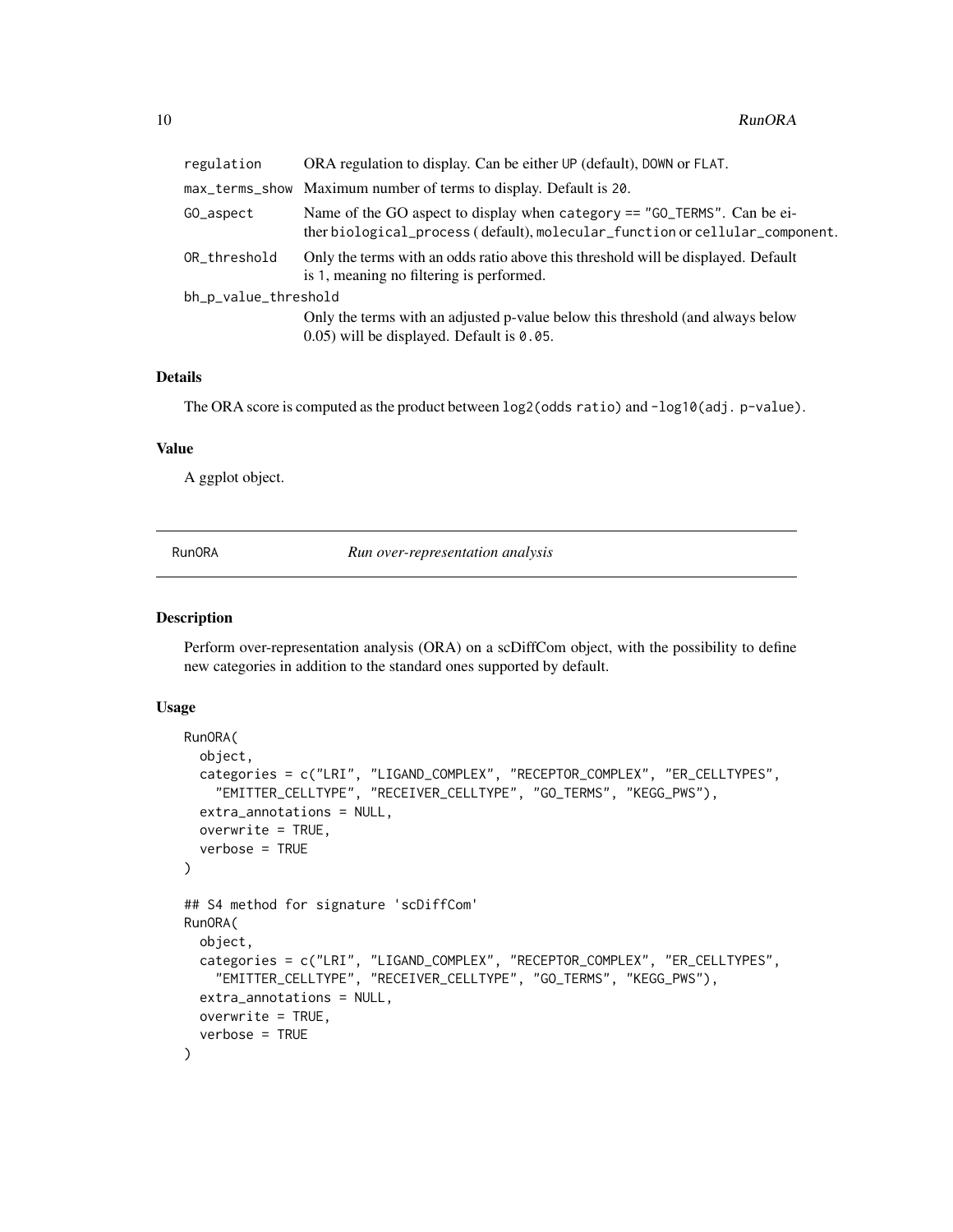#### <span id="page-10-0"></span>**Arguments**

| object            | scDiffCom object                                                                                                                                                                                                                                     |
|-------------------|------------------------------------------------------------------------------------------------------------------------------------------------------------------------------------------------------------------------------------------------------|
| categories        | Names of the standard categories on which to perform ORA. Default is all stan-<br>dard categories, namely c("LRI", "LIGAND_COMPLEX", "RECEPTOR_COMPLEX", "ER_CELLTYPES", "EMIT1                                                                      |
| extra_annotations |                                                                                                                                                                                                                                                      |
|                   | Convenience parameter to perform ORA on user-defined non-standard cate-<br>gories. If NULL (default), ORA is performed only on standard categories from<br>categories. Otherwise it must be a list of data.tables or data.frames (see De-<br>tails). |
| overwrite         | If TRUE (default), previous results are overwritten in case they correspond to a<br>category passed in categories.                                                                                                                                   |
| verbose           | If TRUE (default), progress messages are printed.                                                                                                                                                                                                    |

## Details

Additional user-defined ORA categories can be added via the parameter extra\_annotations. The data.frames or data.tables in this list must have exactly two columns that indicates a relationship between values from a standard category (first column) to values of the new category (second column). As a typical example, this [vignette](https://cyrillagger.github.io/scDiffCom/articles/scDiffCom-vignette.html) shows how to perform ORA on cell type families attached to each cell type.

#### Value

A scDiffCom object with updated slot ora\_table.

```
run_interaction_analysis
```
*Run (differential) intercellular communication analysis*

## Description

Perform (differential) cell type to cell type communication analysis from a [Seurat object,](https://satijalab.org/seurat/index.html) using an internal database of ligand-receptor interactions (LRIs). It infers biologically relevant cell-cell interactions (CCIs) and how they change between two conditions of interest. Over-representation analysis is automatically performed to determine dominant differential signals at the level of the genes, cell types, GO Terms and KEGG Pathways.

#### Usage

```
run_interaction_analysis(
  seurat_object,
 LRI_species,
  seurat_celltype_id,
  seurat_condition_id,
  iterations = 1000,
  scdiffcom_object_name = "scDiffCom_object",
```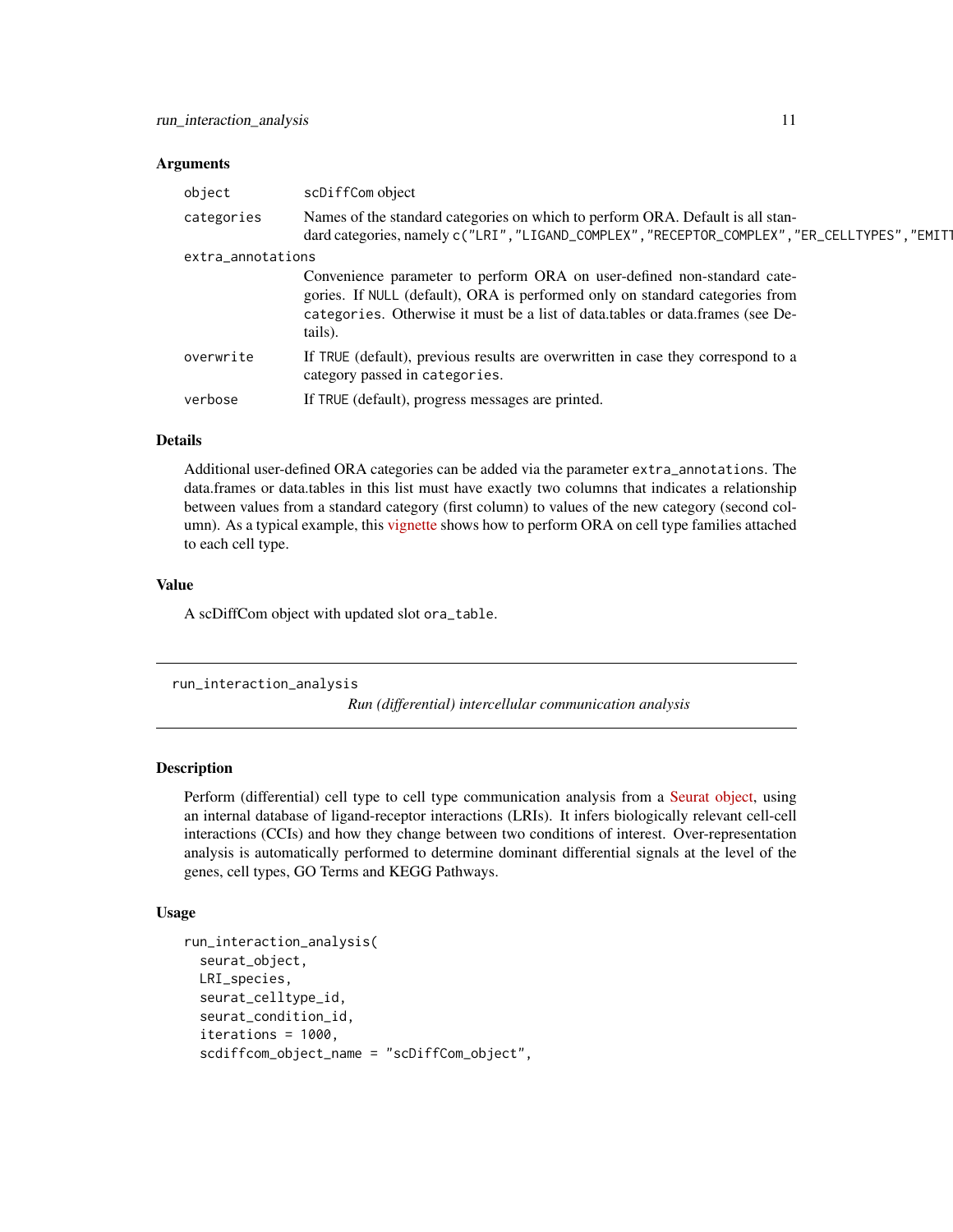```
seurat_assay = "RNA",
  seurat_slot = "data",
 log_scale = FALSE,
  score_type = "geometric_mean",
  threshold_min_cells = 5,
  threshold_pct = 0.1,
  threshold_quantile_score = 0.2,
  threshold_p_value_specificity = 0.05,
  threshold\_p_value_d = 0.05,
  threshold\_logfc = log(1.5),
  return_distributions = FALSE,
 seed = 42,
 verbose = TRUE
\mathcal{L}
```

| seurat_object         | Seurat object that must contain normalized data and relevant meta. data columns<br>(see below). Gene names must be MGI (mouse) or HGNC (human) approved<br>symbols.                                                                                                                                                                                                                                                         |
|-----------------------|-----------------------------------------------------------------------------------------------------------------------------------------------------------------------------------------------------------------------------------------------------------------------------------------------------------------------------------------------------------------------------------------------------------------------------|
| LRI_species           | Either "mouse" or "human". Indicates which LRI database to use and corre-<br>sponds to the species of the seurat_object.                                                                                                                                                                                                                                                                                                    |
| seurat_celltype_id    |                                                                                                                                                                                                                                                                                                                                                                                                                             |
|                       | Name of the meta.data column in seurat_object that contains cell-type an-<br>notations (e.g.: "CELL_TYPE").                                                                                                                                                                                                                                                                                                                 |
| seurat_condition_id   |                                                                                                                                                                                                                                                                                                                                                                                                                             |
|                       | List that contains information regarding the two conditions on which to perform<br>differential analysis. Must contain the following three named items:                                                                                                                                                                                                                                                                     |
|                       | 1. column_name: name of the meta.data column in seurat_object that in-<br>dicates the condition on each cell (e.g. "AGE")                                                                                                                                                                                                                                                                                                   |
|                       | 2. cond1_name: name of the first condition (e.g. "YOUNG")                                                                                                                                                                                                                                                                                                                                                                   |
|                       | 3. cond2_name: name of the second condition (e.g. "OLD")                                                                                                                                                                                                                                                                                                                                                                    |
|                       | Can also be set to NULL to only perform a detection analysis (see Details).                                                                                                                                                                                                                                                                                                                                                 |
| iterations            | Number of permutations to perform the statistical analysis. The default (1000) is<br>a good compromise for an exploratory analysis and to obtain reasonably accurate<br>p-values in a short time. Otherwise, we recommend using 10000 iterations and<br>to run the analysis in parallel (see Details). Can also be set to $\theta$ for debugging<br>and quickly returning partial results without statistical significance. |
| scdiffcom_object_name |                                                                                                                                                                                                                                                                                                                                                                                                                             |
|                       | Name of the scDiffCom S4 object that will be returned ("scDiffCom_object"<br>by default).                                                                                                                                                                                                                                                                                                                                   |
| seurat_assay          | Assay of seurat_object from which to extract data. See Details for an expla-<br>nation on how data are extracted based on the three parameters seurat_assay,<br>seurat_slot and log_scale.                                                                                                                                                                                                                                  |
| seurat_slot           | Slot of seurat_object from which to extract data. See Details for an expla-<br>nation on how data are extracted based on the three parameters seurat_assay,<br>seurat_slot and log_scale.                                                                                                                                                                                                                                   |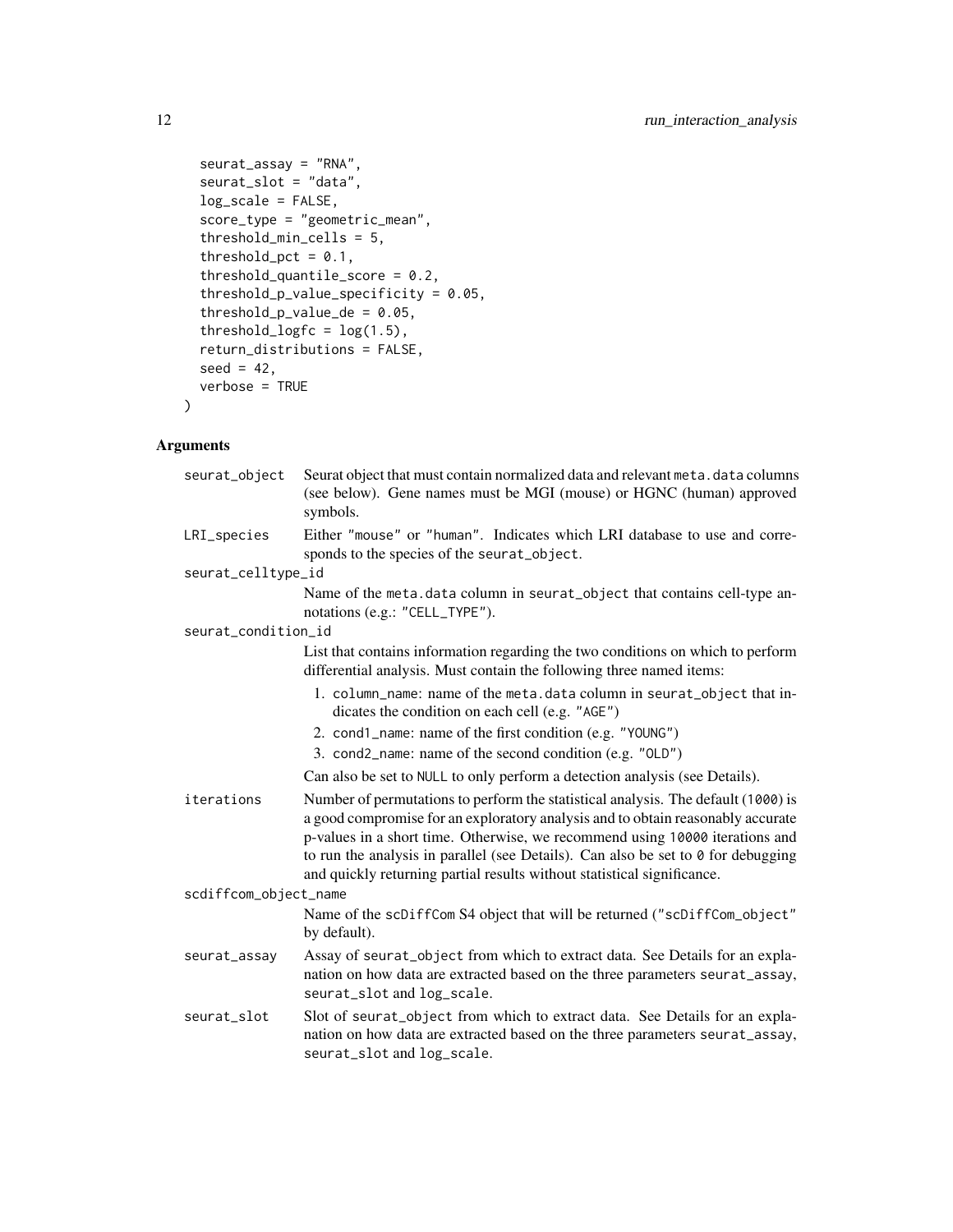| log_scale                     | When FALSE (the default, recommended), data are treated as normalized but not<br>log1p-transformed. See Details for an explanation on how data are extracted<br>based on the three parameters seurat_assay, seurat_slot and log_scale.                                                                                                                                                          |  |
|-------------------------------|-------------------------------------------------------------------------------------------------------------------------------------------------------------------------------------------------------------------------------------------------------------------------------------------------------------------------------------------------------------------------------------------------|--|
| score_type                    | Metric used to compute cell-cell interaction (CCI) scores. Can either be "geometric_mean"<br>(default) or "arithmetic_mean". It is strongly recommended to use the geo-<br>metric mean, especially when performing differential analysis. The arithmetic<br>mean might be used when uniquely doing a detection analysis or if the results<br>want to be compared with those of another package. |  |
| threshold_min_cells           |                                                                                                                                                                                                                                                                                                                                                                                                 |  |
|                               | Minimal number of cells - of a given cell type and condition - required to express<br>a gene for this gene to be considered expressed in the corresponding cell type.<br>Incidentally, cell types with less cells than this threshold are removed from the<br>analysis. Set to 5 by default.                                                                                                    |  |
| threshold_pct                 | Minimal fraction of cells - of a given cell type and condition - required to express<br>a gene for this gene to be considered expressed in the corresponding cell type.<br>Set to 0.1 by default.                                                                                                                                                                                               |  |
| threshold_quantile_score      |                                                                                                                                                                                                                                                                                                                                                                                                 |  |
|                               | Threshold value used in conjunction with threshold_p_value_specificity<br>to establish if a CCI is considered as "detected". The default $(0.2)$ indicates that<br>CCIs with a score in the 20% lowest-scores are not considered detected. Can be<br>modified without the need to re-perform the permutation analysis (see Details).                                                            |  |
| threshold_p_value_specificity |                                                                                                                                                                                                                                                                                                                                                                                                 |  |
|                               | Threshold value used in conjunction with threshold_quantile_score to es-<br>tablish if a CCI is considered as "detected". CCIs with a specificity p-value<br>above the threshold (0.05 by default) are not considered detected. Can be mod-<br>ified without the need to re-perform the permutation analysis (see Details).                                                                     |  |
| threshold_p_value_de          |                                                                                                                                                                                                                                                                                                                                                                                                 |  |
|                               | Threshold value used in conjunction with threshold_logfc to establish how<br>CCIs are differentially expressed between cond1_name and cond2_name. CCIs<br>with a differential p-value above the threshold (0.05 by default) are not consid-<br>ered to change significantly. Can be modified without the need to re-perform the<br>permutation analysis (see Details).                          |  |
| threshold_logfc               |                                                                                                                                                                                                                                                                                                                                                                                                 |  |
|                               | Threshold value used in conjunction with threshold_p_value_de to establish<br>how CCIs are differentially expressed between cond1_name and cond2_name.<br>CCIs with an absolute logFC below the threshold $(\log(1.5)$ by default) are<br>considered "FLAT". Can be modified without the need to re-perform the permu-<br>tation analysis (see Details).                                        |  |
| return_distributions          |                                                                                                                                                                                                                                                                                                                                                                                                 |  |
|                               |                                                                                                                                                                                                                                                                                                                                                                                                 |  |

FALSE by default. If TRUE, the distributions obtained from the permutation test are returned alongside the other results. May be used for testing or benchmarking purposes. Can only be enabled when iterations is less than 1000 in order to avoid out of memory issues.

- seed Set a random seed (42 by default) to obtain reproducible results.
- verbose If TRUE (default), print progress messages.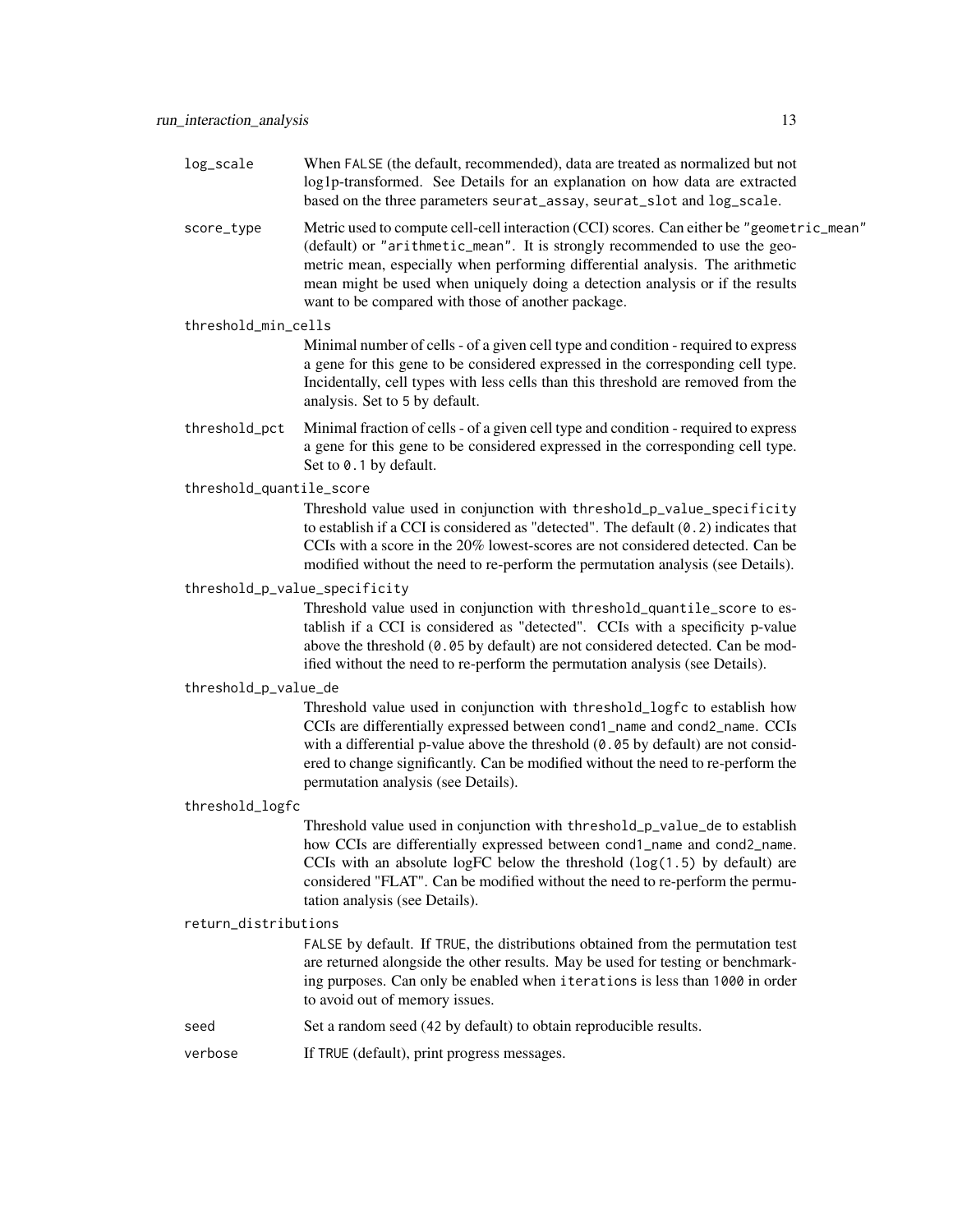## Details

The primary use of this function (and of the package) is to perform differential intercellular communication analysis. However, it is also possible to only perform a detection analysis (by setting seurat\_condition\_id to NULL), e.g. if one wants to infer cell-cell interactions from a dataset without having conditions on the cells.

By convention, when performing differential analysis, LOGFC are computed as  $log(score(cond2_name)/score(cond1_name)$ In other words, "UP"-regulated CCIs have a larger score in cond2\_name.

Parallel computing. If possible, it is recommended to run this function in parallel in order to speed up the analysis for large dataset and/or to obtain better accuracy on the p-values by setting a higher number of iterations. This is as simple as loading the [future](https://CRAN.R-project.org/package=future) package and setting an appropriate plan (see also our [vignette\)](https://cyrillagger.github.io/scDiffCom/articles/scDiffCom-vignette.html).

Data extraction. The UMI or read counts matrix is extracted from the assay seurat\_assay and the slot seurat\_slot. By default, it is assumed that seurat\_object contains log1p-transformed normalized data in the slot "data" of its assay "RNA". If log\_scale is FALSE (as recommended), the data are expm1() transformed in order to recover normalized values not in log scale.

Modifying filtering parameters (differential analysis only). As long as the slot cci\_table\_raw of the returned scDiffCom object is not erased, filtering parameters can be modified to recompute the slots cci\_table\_detected and ora\_table, without re-performing the time consuming permutation analysis. This may be useful if one wants a fast way to analyze how the results behave in function of, say, different LOGFC thresholds. In practice, this can be done by calling the functions [FilterCCI](#page-3-1) or [RunORA](#page-9-1) (see also our [vignette\)](https://cyrillagger.github.io/scDiffCom/articles/scDiffCom-vignette.html).

#### Value

An S4 object of class [scDiffCom-class](#page-13-1).

#### Examples

```
## Not run:
run_interaction_analysis(
  seurat_object = seurat_sample_tms_liver,
 LRI_species = "mouse",
 seurat_celltype_id = "cell_type",
 seurat_condition_id = list(
    column_name = "age_group",
    cond1_name = "YOUNG",
    cond2_name = "OLD"
 )
\mathcal{L}## End(Not run)
```
<span id="page-13-1"></span>scDiffCom-class *The scDiffCom Class*

<span id="page-13-0"></span>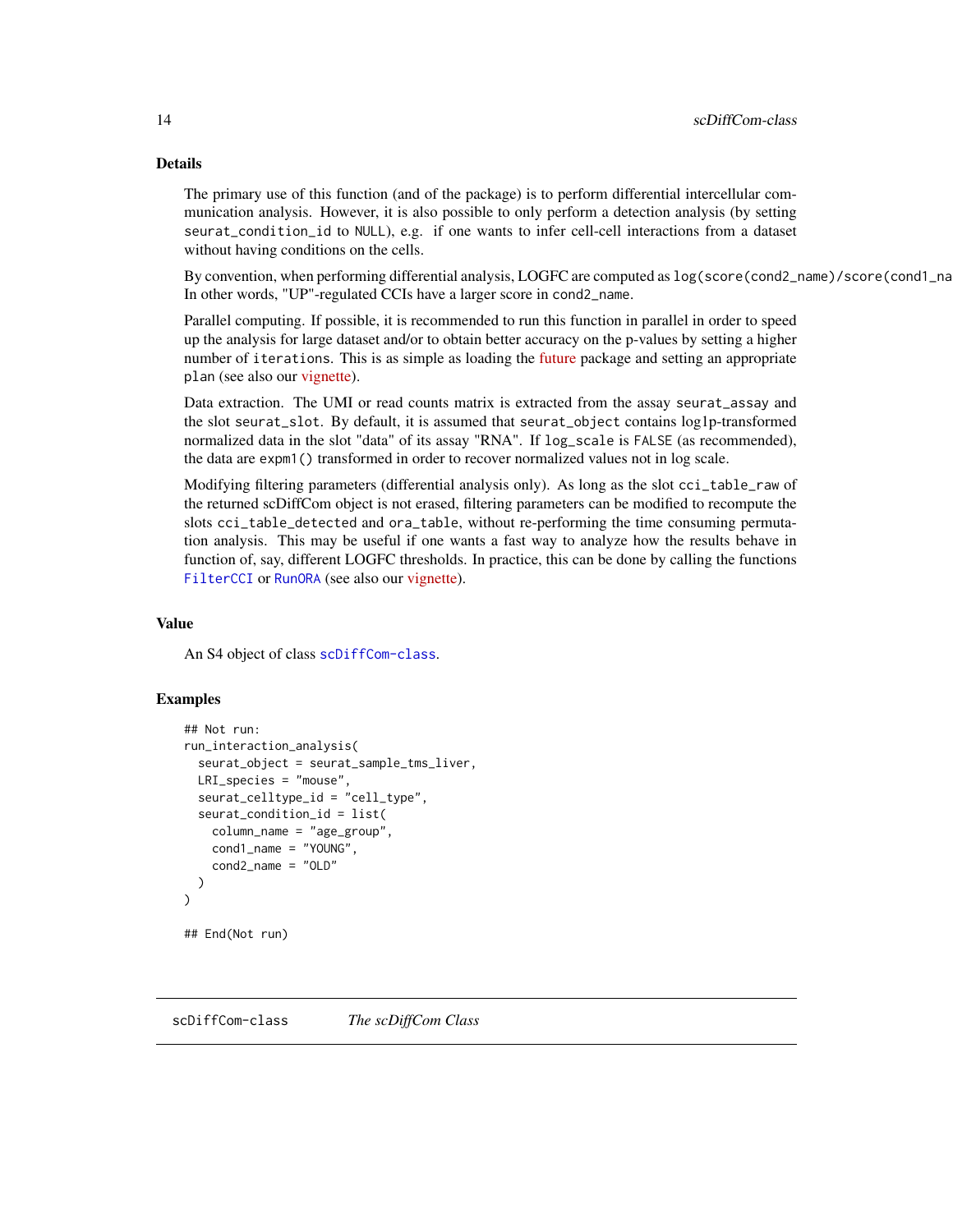#### <span id="page-14-0"></span>Description

An object of this class stores the intercellular communication results obtained when calling [run\\_interaction\\_analysis](#page-10-1).

#### Slots

- parameters List of parameters passed to [run\\_interaction\\_analysis](#page-10-1) and used to build the object.
- cci\_table\_raw Data.table with all hypothetic CCIs induced from the original Seurat object and the internal LRI database. Can be erased with [EraseRawCCI](#page-2-1) to obtain a lighter object, but might be worth keeping if one intends to modify the filtering parameters (see also our [vignette\)](https://cyrillagger.github.io/scDiffCom/articles/scDiffCom-vignette.html).
- cci\_table\_detected Data.table with only the detected CCIs. If cci\_table\_raw is not NULL, can be updated with new filtering parameters without running the full permutation analysis (see [FilterCCI](#page-3-1))
- ora\_table List of data.tables with the results of the over-representation analysis for each category. Results for additional categories can be added with [RunORA](#page-9-1).
- distributions List of matrices with the null distributions of each CCI. NULL by default.

seurat\_sample\_tms\_liver

*A down-sampled Seurat object to use for testing and benchmarking*

### Description

This Seurat object has been down-sampled from the original Tabula Muris Senis liver object. Preprocessing and normalization has been performed before down-sampling. It contains 726 features (genes) and 468 samples (cells). It is only intended to be used for testing and benchmarking and does not contain meaningful biological information.

#### Usage

```
data(seurat_sample_tms_liver)
```
#### Format

An object of class Seurat.

## References

*A single-cell transcriptomic atlas characterizes ageing tissues in the mouse*, Tabula Muris Consortium (2020) [\(PMID: 32669714\)](https://pubmed.ncbi.nlm.nih.gov/32669714/)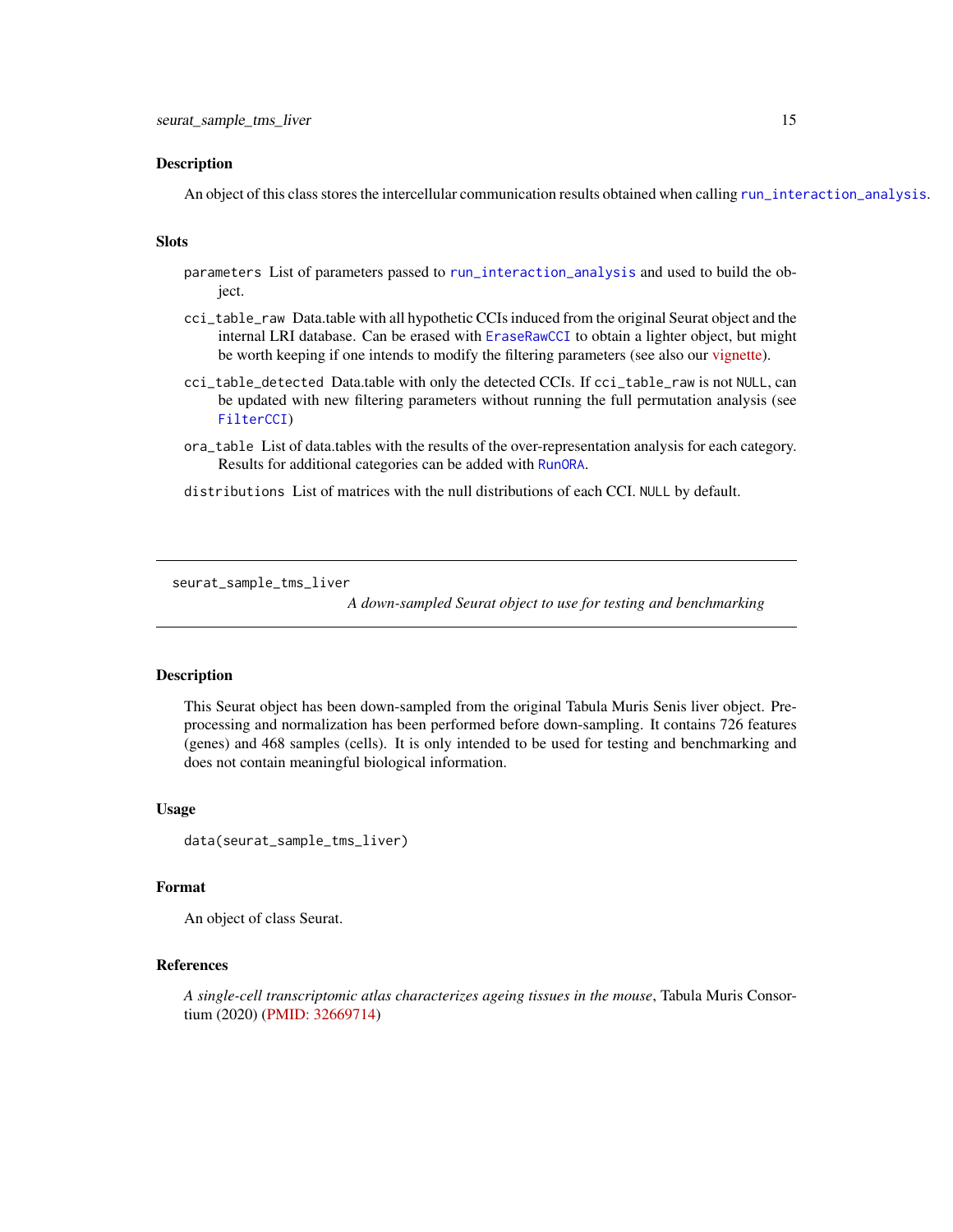<span id="page-15-0"></span>show,scDiffCom-method *Display a scDiffCom object*

## Description

Display a scDiffCom object

## Usage

## S4 method for signature 'scDiffCom' show(object)

## Arguments

object scDiffCom object

## Value

Print summary to the console, no return value.